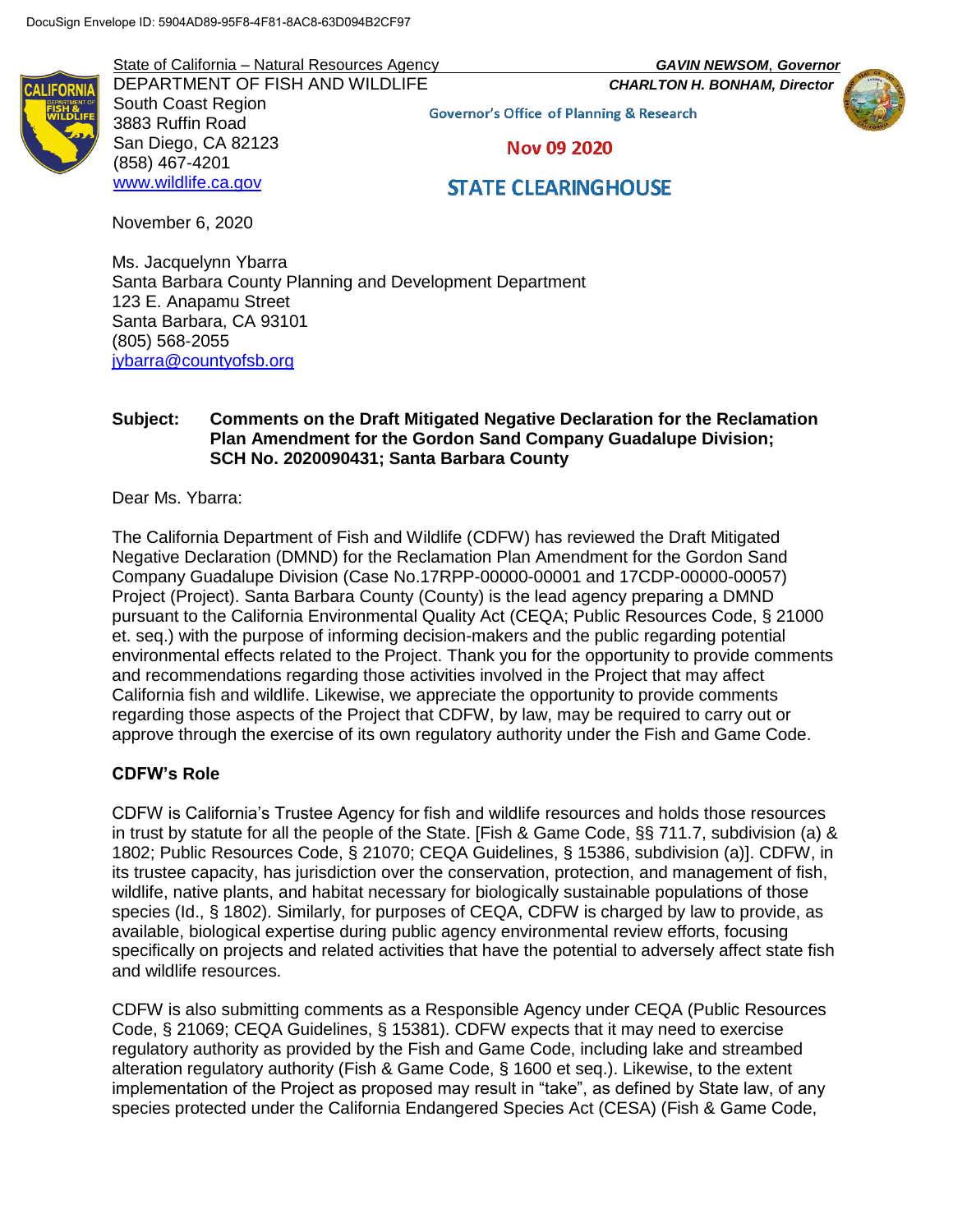Ms. Jacquelynn Ybarra Santa Barbara County Planning and Development Division November 6, 2020 Page 2 of 14

§ 2050 et seq.), or state-listed rare plant pursuant to the Native Plant Protection Act (NPPA; Fish and Game Code, §1900 et seq.) authorization as provided by the applicable Fish and Game Code will be required.

## **Project Description and Summary**

**Objective:** The proposed project is a Reclamation Plan Amendment and Coastal Development Permit to extend existing mining operations at the Guadalupe sand mine 100 years to March 1, 2115. The extended end date serves to reflect the average annual production rate and Applicant/Operator estimates for the rate of natural sand replenishment at the site. Other proposed changes to the Reclamation Plan include implementing active revegetation in certain areas, if natural revegetation is not evident within the first three years following the end of mining.

Special status species that are known to or may occur adjacent to the sand mine include surf thistle (*Cirsium rhothophilum),* Gaviota tarplant (*Dienandra increscens ssp. villosa*), La Graciosa thistle *(Cirsium scariosum var. loncholepis*), Nipomo Mesa lupine *(Lupinus nipomensis*), Seaside bird's-beak (*Cordylanthus rigidus ssp. littoralis*), California red-legged frog (*Rana draytonii*), Northern harrier (*Circus cyaneus*) Western snowy plover (*Charadrius alexandrines nivosus*), Crisp monardella (*Monardella undulata ssp. crispa*), Blochman's ragwort (*Senecio blochmaniae*) and Beach spectaclepod (*Dithyrea maritima*).

#### **Comments and Recommendations**

CDFW offers the comments and recommendations below to assist the County in adequately identifying, avoiding and/or mitigating the Project's significant, or potentially significant, direct and indirect impacts on fish and wildlife (biological) resources.

#### **Project Description and Related Impact Shortcoming**

#### **Comment #1: Surf Thistle**

**Issue:** Three individual surf thistle plants, which are listed as threatened under CESA, are present on site in areas with active Project activities.

**Specific impact:** The Project may result in impacts to surf thistle, its seed bank, and the habitat that supports the species. In addition, the Project may cause direct and cumulative population declines or local extirpation of surf thistle.

**Why impact would occur:** Direct impacts include Project activities that result in vegetation crushing, trimming, removal, burial, human intrusion, and the erosion, crushing and compaction or excavation of soil. Indirect effects to surf thistle including the spread of invasive, non-native weeds, which are listed as one of the top threats to this species. On-going soil disturbance promotes the establishment and growth of non-native weeds and an increase of non-native Argentine ants, which multiple studies indicate cause a decline in pollinator activity (Cembrowski, 2014 & Hanna 2015). Additionally, dust can clog plant stomatal pores as well as coat leaves lowering photosynthesis activity. Other impacts include the loss of soil seed banks, changes in sand distribution, soil compaction, changes in albedo and temperature, alterations in local hydrology, and loss of genetic diversity, may affect surf thistle.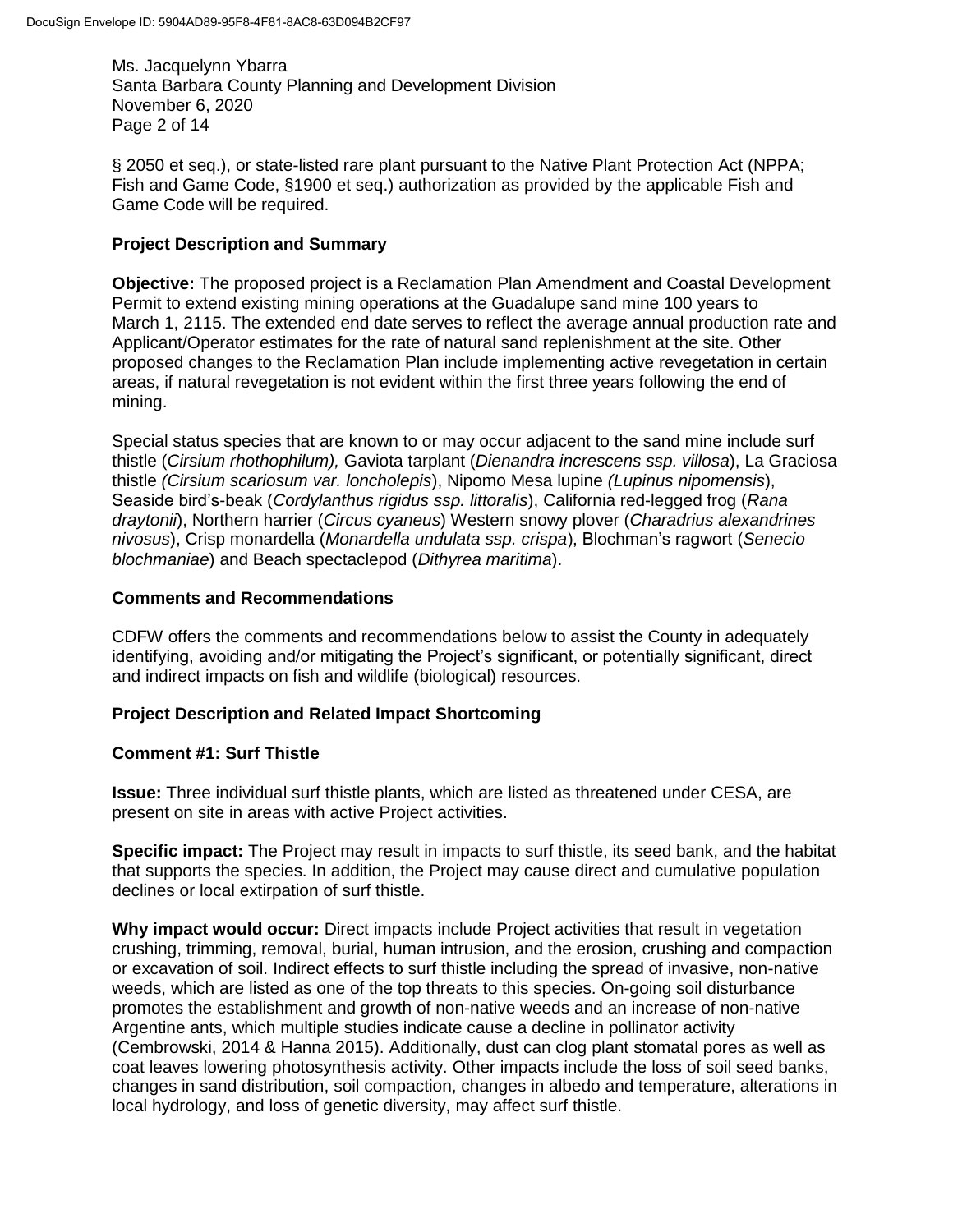Ms. Jacquelynn Ybarra Santa Barbara County Planning and Development Division November 6, 2020 Page 3 of 14

In addition, Bio-2 contains language to conduct pre-construction surveys and flag, delineate, or fence "rare plant occurrences" as necessary. However, it is unclear what activities trigger a preconstruction survey or how often these surveys will occur. Without clear, enforceable measures, the Project may continually impact the species over the 100-year term of the mining operations.

**Evidence impact would be significant:** Surf thistle is known from 19 extant (presumed living) occurrences and two known extirpated (no longer present) occurrences ranging from San Luis Obispo (SLO) and Santa Barbara (SB) counties. Of these 19 extant occurrences, only two occurrences in SB county and three occurrences in SLO county have been verified since 1990. Of the two occurrences in SB county observed within the last 30 years, one is listed in unknown condition due to iceplant and other invasive plant species competition (CDFW 2020a).

Given the status of surf thistle as a species, loss of any occurrence, including the one on the Project site, would be considered biologically significant. The loss of an isolated occurrence or population results in the permanent loss of rare alleles/genotypes and their phenotypes that may be necessary for the recovery and long-term survival of surf thistle.

Any Project related development activity (both direct and indirect) that would impact the ability of surf thistle to persist long-term may be considered as take under the CESA, which would require an Incidental Take Permit (ITP). Under CESA, take of any endangered, threatened, candidate species, or state-listed rare plant species that results a project is prohibited, except as authorized by State law (Fish and Game Code, §§ 2080, 2085; Cal. Code Regs., tit. 14, §786.9).

CEQA Guidelines, section15070 and section 15071 require the lead agency to analyze if the Project may have a significant effect on the environment as well as review if the Project will 'avoid the effect or mitigate to a point where clearly no significant effects would occur.' Relying on future surveys, the preparation of future management plans, or mitigating by obtaining permits are considered deferred mitigation under CEQA. In order to analyze if a project may have a significant effect on the environment, the Project related impacts, including survey results for species that occur in the entire Project footprint need to be disclosed during the public comment period. This information is necessary to allow CDFW to comment on alternatives to avoid impacts, as well as to assess the significance of the specific impact relative to the species (e.g., current range, distribution, population trends, and connectivity).

# **Recommended Potentially Feasible Mitigation Measure(s):**

**Mitigation Measure #1:** Project alternatives should be designed to avoid direct and indirect impacts to surf thistle, its seedbank, and the habitat that supports the species. The County should develop a robust avoidance plan in consultation with a qualified botanist. Avoidance measures should be effective, specific, enforceable, and feasible actions. CDFW recommends that the County submit an avoidance plan to CDFW for review and comment. A final avoidance plan should be fully developed prior to implementing Project related ground disturbing activities. This plan should establish robust and enforceable protected areas or exclusion zones. An adequate protected area should be established around surf thistle and its supporting habitat. The perimeter of all protected areas should be adequately demarcated with permanent fencing. Project construction and activities; equipment and material staging; vegetation clearing; equipment refueling; and worker entry should not occur in the protected area. Fencing should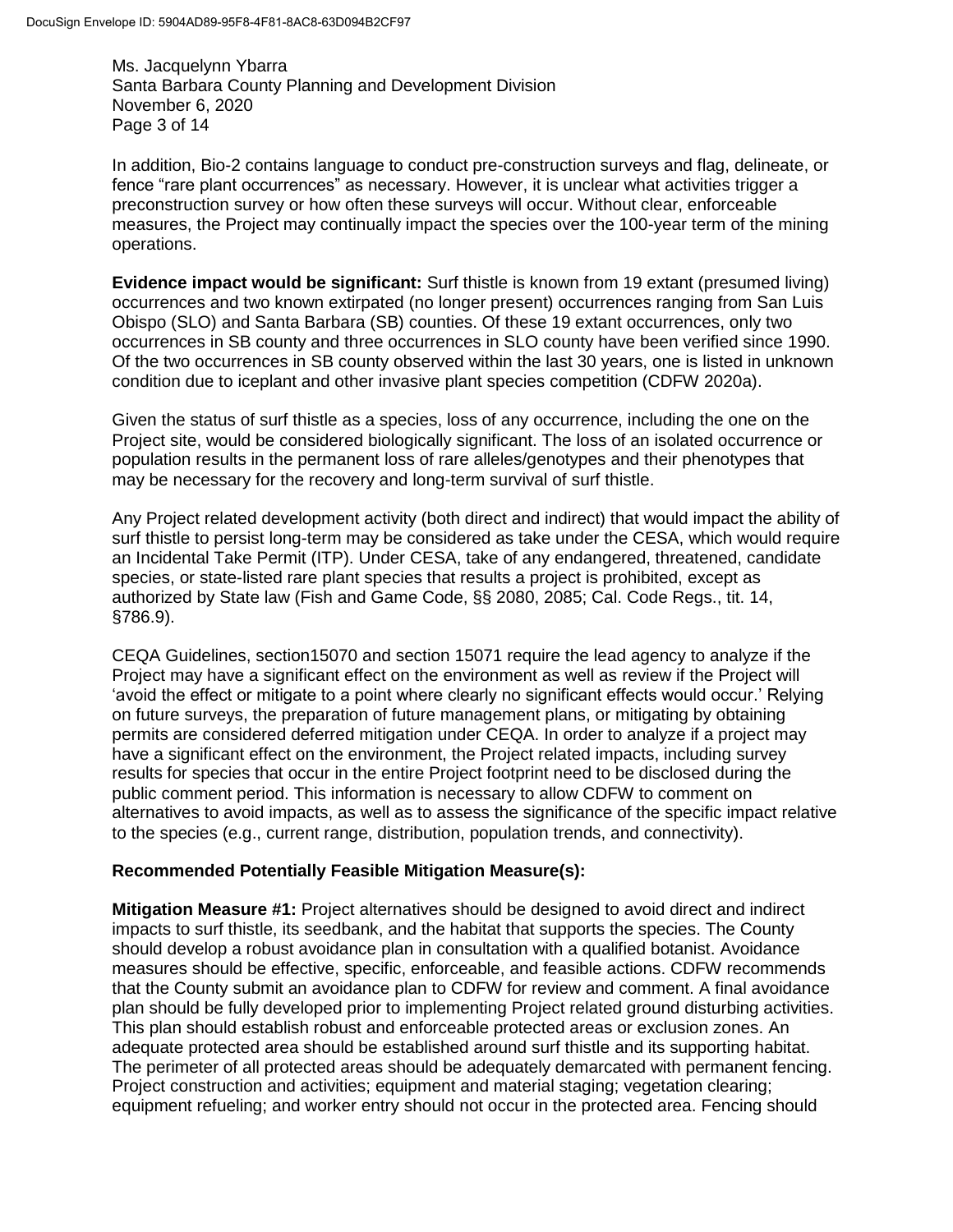Ms. Jacquelynn Ybarra Santa Barbara County Planning and Development Division November 6, 2020 Page 4 of 14

be installed in a manner that does not hinder active dune processes and that is not harmful to wildlife.

**Mitigation Measure #2:** CDFW recommends that the Project proponent seek appropriate take authorization under CESA prior to implementing the Project. Appropriate authorization from CDFW may include an ITP or a consistency determination in certain circumstances, among other options (Fish and Game Code, §§ 2080.1, 2081, subds. (b),(c)). Revisions to the Fish and Game Code, effective January 1998, require CDFW to issue a separate CEQA document for the issuance of a CESA permit, unless the Project's CEQA document addresses all project impacts to the listed species and specifies a mitigation monitoring and reporting program that will meet the requirements of a CESA permit. Therefore, the CEQA document should include a thorough and robust analysis of the potentially significant impacts to surf thistle and its habitat which may occur as a result of the proposed Project. For any such potentially significant impacts, the DMND should also analyze and describe specific, potentially feasible mitigation measures to avoid or substantially lessen any such impacts as required by CEQA and, if an ITP is necessary, as required by the relevant permitting criteria prescribed by Fish and Game Code, section 2081, subdivisions (b) and (c).

**Mitigation Measure #3:** CDFW recommends mining operations avoid the Silver dune lupine mock heather scrub, a Sensitive Natural Community that supports surf thistle. If avoidance is not feasible, CDFW recommends mitigating at a ratio of no less than 7:1 for this vegetation community, given the rarity of sand dune associated habitat and the association with CESAlisted species. This ratio is for the acreage and the individual plants that comprise each unique community. Any mitigation proposed as mitigation lands should be protected in perpetuity with a conservation easement, financial assurance and dedicated to a qualified entity for long-term management and monitoring. Under Government Code, section 65967, the lead agency must exercise due diligence in reviewing the qualifications of a governmental entity, special district, or nonprofit organization to effectively manage and steward land, water, or natural resources on mitigation lands it approves.

**Mitigation Measure #4:** A monitoring and protection plan for surf thistle should be developed and implemented. This plan should include annual monitoring to track this population, assess project effects, and document the overall health of this occurrence. Annual reports should be provided to CDFW.

**Mitigation Measure #5:** A weed monitoring program with regular inspection, mapping, reporting and removal should be funded and implemented. These reports should be submitted annually to CDFW for the life of the Project. Non-native plants, including noxious weeds (as listed by the California Invasive Plant Council, including their watch list), should be prevented from becoming established throughout the Project site, either by hand-weeding or selective application of herbicide. Since this Project is bordered by continuous sand dunes that support a multitude of CESA-listed and rare species and can function as a point source for weeds into this surrounding area, this Project should monitor the surrounding habitat for invasive weed invasion.

**Mitigation Measure #6:** A documented conservation seed collection of surf thistle should be implemented and deposited at either Santa Barbara Botanic Garden or the California Botanic Garden (formerly known as Rancho Santa Ana Botanic Garden). A Documented Conservation Seed Collection involves collecting and storing seed from a CNPS-ranked CESA-rare, and/or CESA-listed plant species as part of a permanent genetic collection in a protected location. This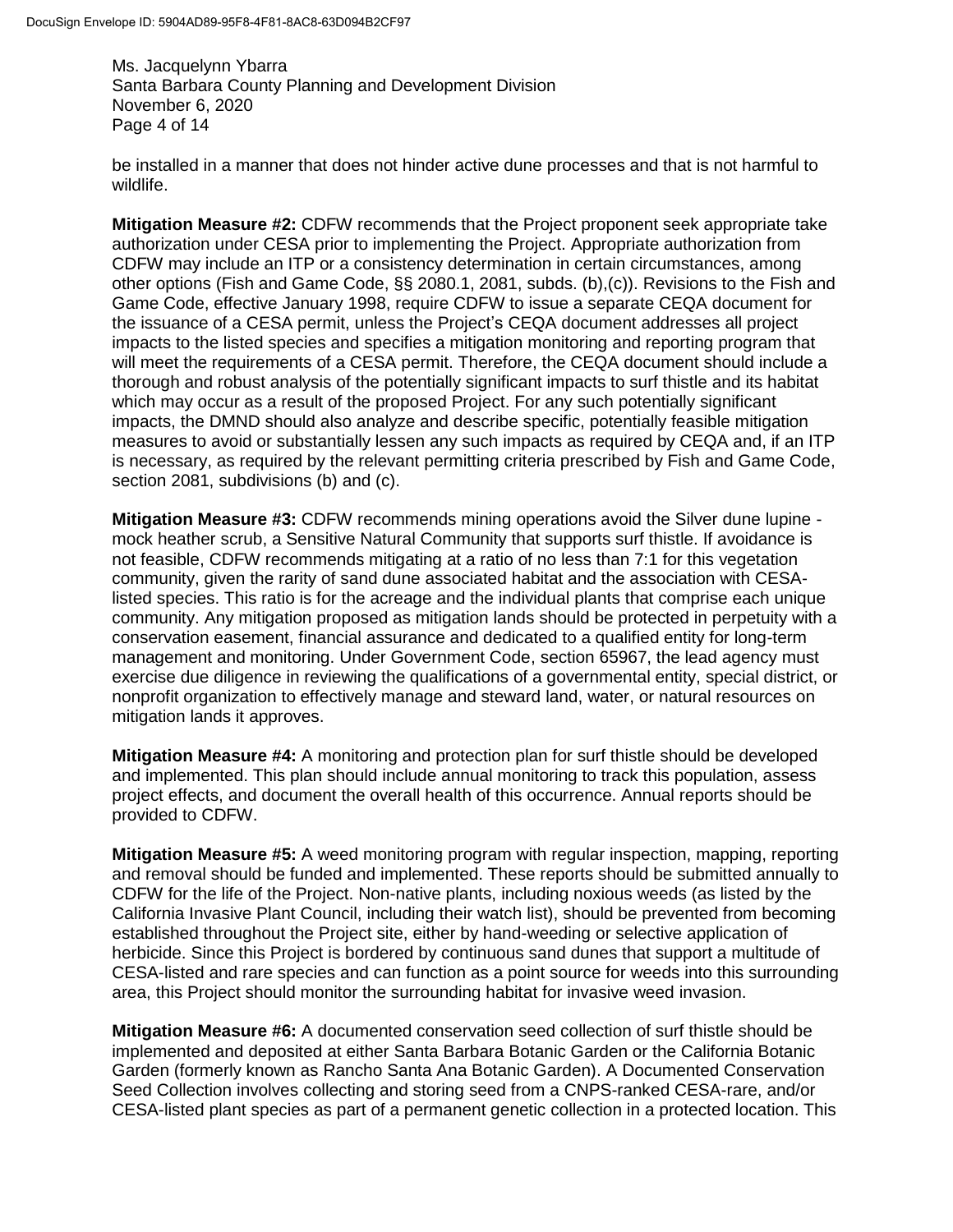Ms. Jacquelynn Ybarra Santa Barbara County Planning and Development Division November 6, 2020 Page 5 of 14

collection preserves the genome, and any unique alleles that are present in any given occurrence, for future study and reintroduction projects. Collected and pressed plants should also be submitted as voucher herbarium specimens with the seed collection.

Funding should be provided to maintain the seed collection, as well as conduct periodic germination and viability tests, in perpetuity. Documented conservation collections (long-term storage) are important for conserving rare, gene pool representative germplasm designated for long-term storage to provide protection against extinction and as a source material for future restoration and recovery.

**Mitigation Measure #7:** The lead agency should ensure data from this occurrence of surf thistle has been reported to [CNDDB Field Survey Forms](https://wildlife.ca.gov/Data/CNDDB/Submitting-Data) (CDFW 2020c). The lead agency should ensure the data has been properly submitted, with all data fields applicable filled out. The data entry should also list pending development as a threat and then update this occurrence after impacts have occurred. CDFW Region 5 requests confirmation of this submittal.

## **Project Recommendations:**

**Recommendation #1:** The DMND's Biological Resources Section (4.4) should identify and disclose surf thistle occurrences to reflect results from Attachment 4 of the DMND titled "Biological Resources Assessment for the Gordon Sand Mine Decommissioning/ Reclamation Project Guadalupe, Santa Barbara County, California". The DMND should include a count or estimate of the number of surf thistle individuals and of occupied acreage. This information allows CDFW and the public to identify impacts to the onsite surf thistle occurrence and assess these against the status of the entire species range. Additionally, impacts to habitat and alliance(s) that support surf thistle should be specified.

#### **Comment #2: Impacts to Riparian Resources**

**Issue:** CDFW is concerned that the Project proposes to impact riparian resources.

**Specific Impact**: The DMND states the Project may result in significant impacts to riparian vegetation due to direct removal of riparian vegetation. The DMND does not disclose the location of this anticipated impact.

**Why impact would occur:** Direct loss of stream and wetland habitat directly affects water quality downstream. Removal of riparian vegetation affects riparian dependent species, such as nesting birds. Additionally, altering site hydrology can create sediment and erosion issues upstream and downstream, as well as changes to the hydrograph of the stream, altering geomorphic processes impacting species that depend on them. Runoff with high total suspended solids and total dissolved solids, has been shown to be high in nutrients, as well as other contaminants.

**Evidence impact would be significant:** The Project may substantially adversely affect the existing geomorphologic processes through the alteration/removal of riparian habitat.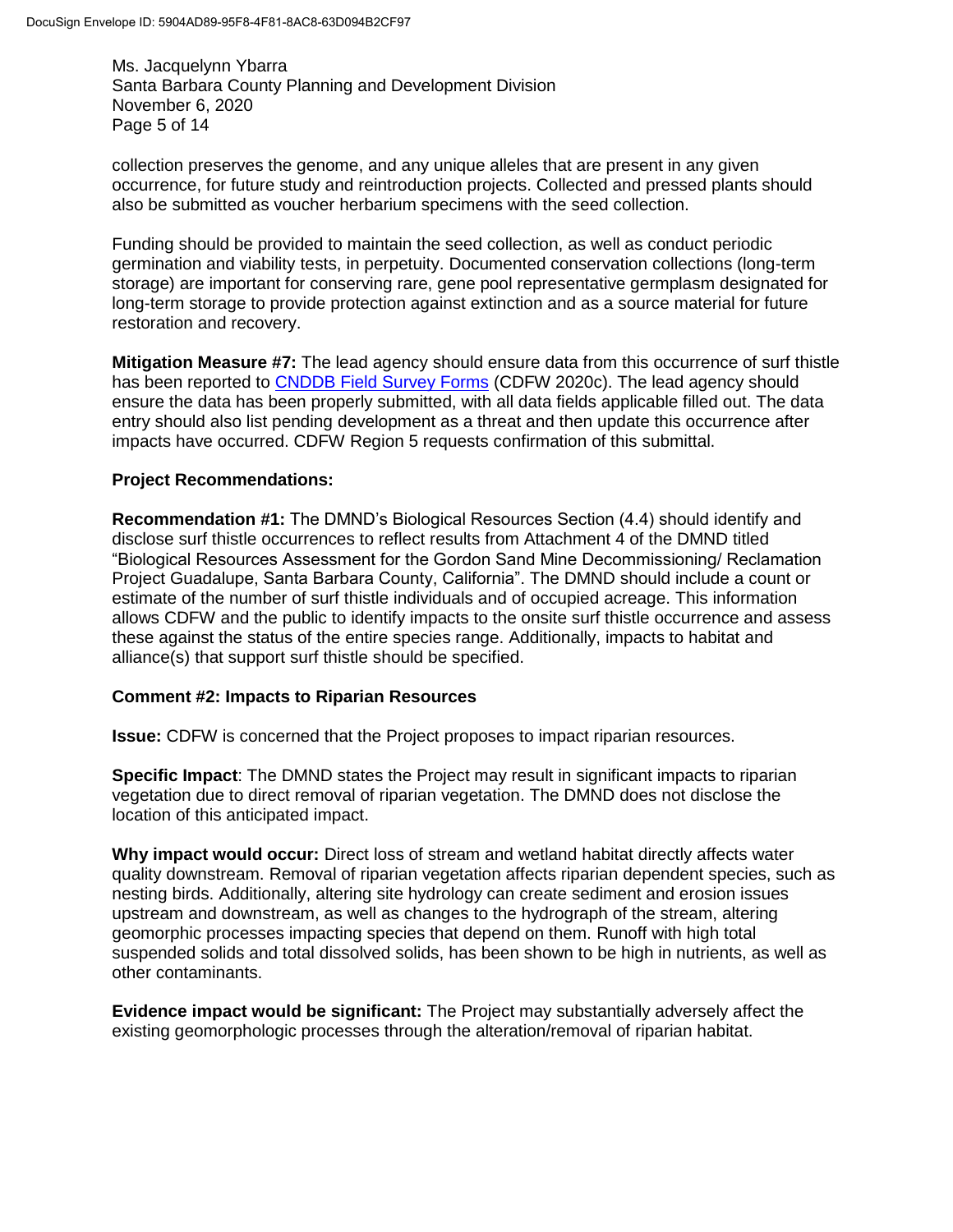Ms. Jacquelynn Ybarra Santa Barbara County Planning and Development Division November 6, 2020 Page 6 of 14

## **Recommended Potentially Feasible Mitigation Measure(s):**

**Mitigation Measure #1:** CDFW has concluded that the Project may result in the alteration of streams. For any such activities, the Project applicant (or "entity") must provide notification to CDFW pursuant to Fish and Game Code, section 1600 et seq. Based on this notification and other information, CDFW determines whether a Lake and Streambed Alteration Agreement (LSAA) with the applicant is required prior to conducting the proposed activities. Please visit CDFW's [Lake and Streambed Alteration Program](https://wildlife.ca.gov/Conservation/LSA) webpage to for information about LSAA notification and online submittal through the Environmental Permit Information Management System (EPIMS) Permitting Portal (CDFW 2020b).

CDFW's issuance of an LSAA for a Project that is subject to CEQA will require CEQA compliance actions by CDFW as a Responsible Agency. As a Responsible Agency, CDFW may consider the CEQA document from the County for the Project. To minimize additional requirements by CDFW pursuant to Fish and Game Code, section 1600 et seq. and/or under CEQA, the CEQA document should fully identify the potential impacts to the stream or riparian resources and provide adequate avoidance, mitigation, monitoring, and reporting commitments for issuance of the LSA.

Any LSAA permit issued for the Project by CDFW may include additional measures protective of streambeds on and downstream of the Project site. The LSAA may include further erosion and pollution control measures. To compensate for any on-site and off-site impacts to aquatic resources, additional mitigation conditioned in any LSAA may include the following: avoidance of resources, on-site or off-site creation, enhancement or restoration, and/or protection, and management of mitigation lands in perpetuity.

**Recommendation #1:** As part of the LSAA Notification process, CDFW requests a map showing features potentially subject to CDFW's broad regulatory authority over streams. CDFW also requests a hydrological evaluation of the 200, 100, 50, 25, 10, 5, and 2-year frequency storm event for existing and proposed conditions.

## **Comment #3: Survey and Assessment Methodology – Preconstruction Surveys as Mitigation**

**Issue:** The DMND relies on pre-construction surveys for the detection of rare plants and animals, including western snowy plover [Endangered Species Act (ESA)-listed], and northern harrier (Species of Special Concern), which are known from the immediate Project area.

**Specific impacts:** Surveys were conducted out of season for optimal detection of species with a high potential for occurrence. The biological studies also appeared to miss timing opportunities to gain meaningful nesting information for western snowy plover and northern harrier nest sites.

Additionally, CDFW is concerned with translocating or moving individually collected plants and animals to an undisclosed location. The biological implication of mixing genes and specific alleles into new areas, and potentially transferring diseases in animal populations may cause loss of both the transplanted species as well as the population they are being moved to/near.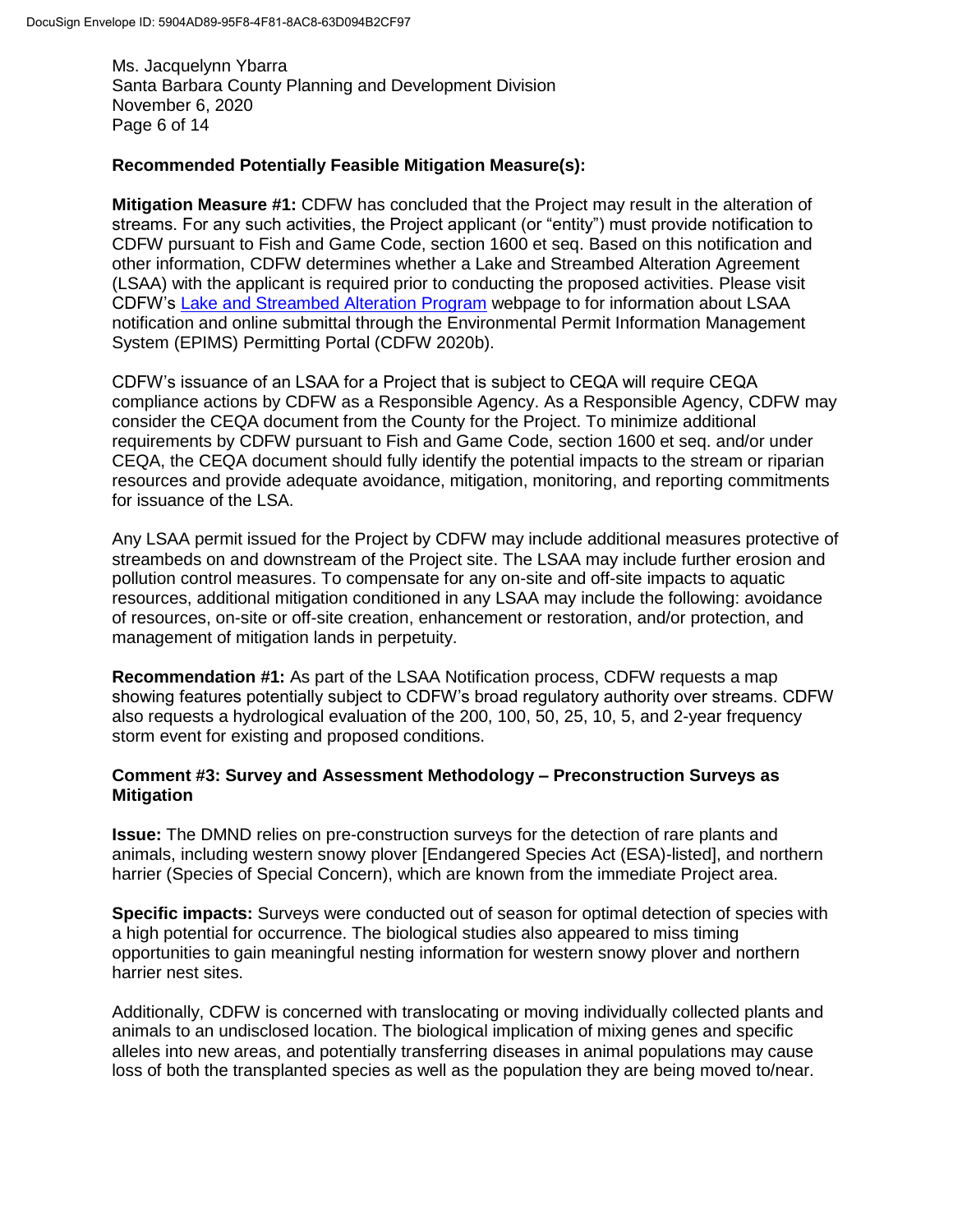Ms. Jacquelynn Ybarra Santa Barbara County Planning and Development Division November 6, 2020 Page 7 of 14

**Why impact would occur:** Direct impacts via habitat removal, noise, percussive vibration, human disturbance, channel diversion, increased exposure to predation, and direct take would reasonably occur during the Project. Anthropogenic noise can disrupt the communication of many wildlife species including frogs, birds, and bats (Sun and Narins 2005, Patricelli and Blickley 2006, Gillam and McCracken 2007, Slabbekoorn and Ripmeester 2008). Noise can also affect predator-prey relationships as many nocturnal animals such as bats and owls primarily use auditory cures (i.e., hearing) to hunt. Additionally, many prey species increase their vigilance behavior when exposed to noise because they need to rely more on visual detection of predators when auditory cues may be masked by noise (Rabin et al. 2006, Quinn et al. 2017). Noise has also been shown to reduce the density of nesting birds (Francis et al. 2009) and cause increased stress that results in decreased immune responses (Kight and Swaddle 2011).

In addition, increased ambient lighting levels can increase predation risks and disorientation and disrupt normal behaviors of western snowy plovers in adjacent feeding, breeding, and roosting habitat (Longcore and Rich 2004).

**Evidence impact would be significant:** CEQA Guidelines §15070 and §15071 require the document to analyze if the Project may have a significant effect on the environment as well as review if the Project will 'avoid the effect or mitigate to a point where clearly no significant effects would occur'. Relying on future surveys, the preparation of future management plans, or mitigating by obtaining permits from CDFW are considered deferred mitigation under CEQA. In order to analyze if a project may have a significant effect on the environment, the Project related impacts, including survey results for species that occur in the entire Project footprint, need to be disclosed during the public comment period. This information is necessary to allow CDFW to comment on alternatives to avoid impacts, as well as to assess the significance of the specific impact relative to the species (e.g., current range, distribution, population trends, and connectivity).

The DMND defers impact assessment and disclosure to pre-construction botanical and wildlife surveys. Absent survey data during the CEQA review period, CDFW and the public are unable to determine the extent of impacts or to provide meaningful avoidance, minimization, or mitigation measures related to biological resources.

Impacts to rare species should be considered significant under CEQA unless they are clearly mitigated below a level of significance. Inadequate avoidance, minimization, and mitigation measures for impacts to these sensitive species will result in the Project continuing to have a substantial adverse direct, indirect, and cumulative effect, either directly or through habitat modifications, on any species identified as a candidate, sensitive, or special-status species in local or regional plans, policies, or regulations, or by CDFW or United States Fish and Wildlife Service.

#### **Recommended Potentially Feasible Mitigation Measure(s):**

**Mitigation Measure #1:** Appropriate surveys should be conducted to document the presence/absence of rare species prior to finalizing the DMND. Based on the survey results, the final CEQA document should propose avoidance and specific mitigation for Project impacts to rare species. For animal species, available protocols should be used to guide survey efforts. Surveys should be timed during the appropriate season for maximum detection of sensitive wildlife species. For botanical species, a qualified botanist with appropriate experience and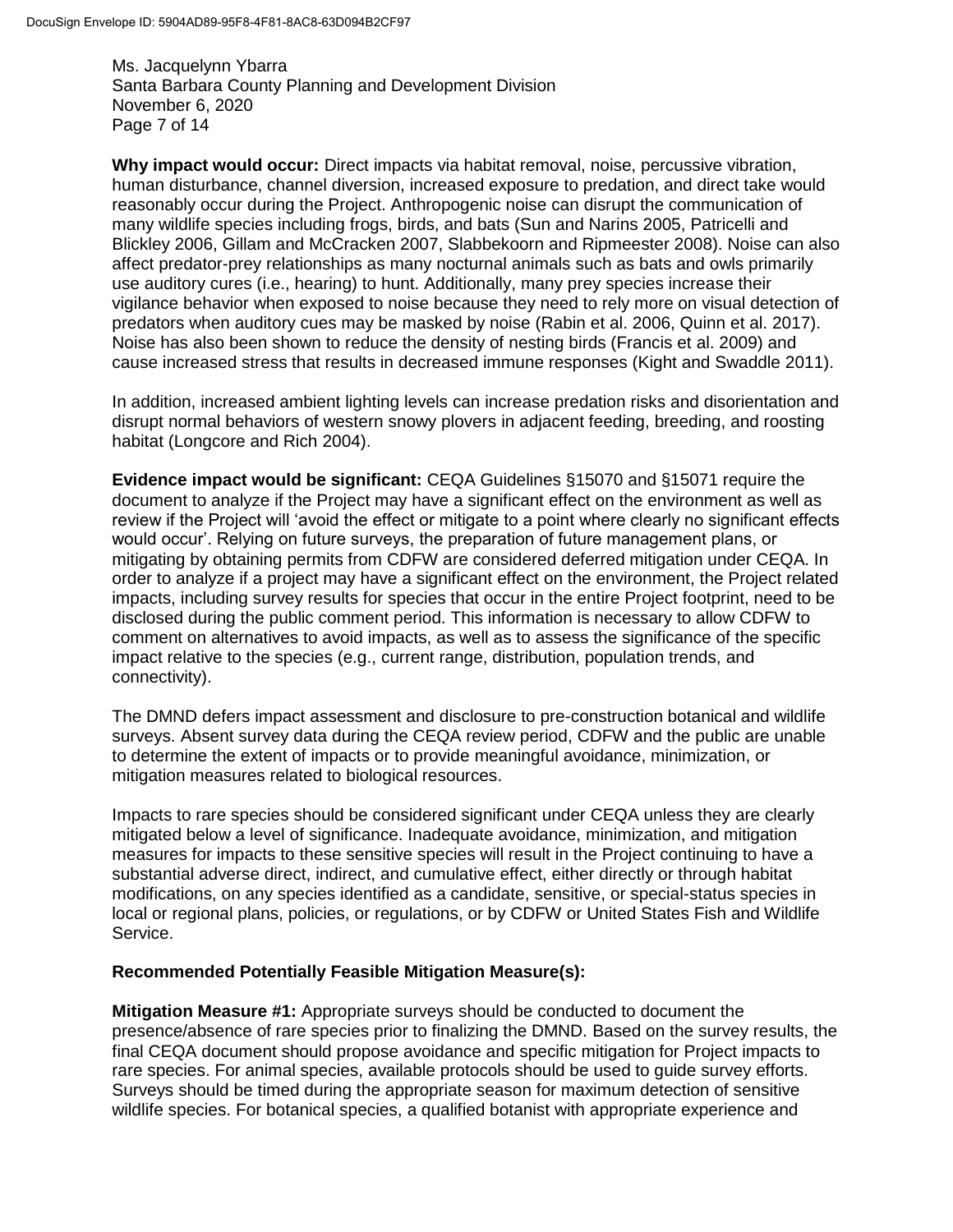Ms. Jacquelynn Ybarra Santa Barbara County Planning and Development Division November 6, 2020 Page 8 of 14

knowledge of southern California flora should be performed in accordance with CDFW's Protocols for [Surveying and Evaluating Impacts to Special Status Native Plant Populations and](https://nrm.dfg.ca.gov/FileHandler.ashx?DocumentID=18959&inline)  [Sensitive Natural Communities](https://nrm.dfg.ca.gov/FileHandler.ashx?DocumentID=18959&inline) (CDFW 2018).

**Recommendation #1:** The DMND should analyze noise and vibration effects to sensitive wildlife species and provide minimization or mitigation measures for impacts to sensitive species.

**Recommendation #2:** Some occurrences of rare species within the Project area are known. This information should be included in the DMND, including location (map), population/occurrence size estimates, and an assessment of specific impacts with avoidance and minimization measures.

## **Filing Fees**

The Project, as proposed, would have an impact on fish and/or wildlife resources, and assessment of filing fees is necessary. Fees are payable upon filing of the Notice of Determination by the Lead Agency and serve to help defray the cost of environmental review by CDFW. Payment of the fee is required in order for the underlying Project approval to be operative, vested, and final. (California Code of Regulations, tit. 14, § 753.5; Fish and Game Code, § 711.4; Public Resources Code, § 21089).

## **Conclusion**

We appreciate the opportunity to comment on the Project to assist the County in adequately analyzing and minimizing/mitigating impacts to biological resources. CDFW requests an opportunity to review and comment on any response that the County has to our comments and to receive notification of any forthcoming hearing date(s) for the project. Questions regarding this letter and further coordination on these issues should be directed to Kelly Schmoker-Stanphill, Senior Environmental Scientist (Specialist), at (626) 335-9092 or [Kelly.Schmoker@wildlife.ca.gov.](mailto:Kelly.Schmoker@wildlife.ca.gov)

Sincerely,<br>
Pocusigned by:

Frinn Wilson -B6E58CFE24724F5...

Erinn Wilson Environmental Program Manager I

Ec: CDFW

Steve Gibson, Los Alamitos – [Steve.Gibson@wildlife.ca.gov](mailto:Steve.Gibson@wildlife.ca.gov) Kelly Schmoker-Stanphill, Glendora - [Kelly.Schmoker@wildlife.ca.gov](mailto:Kelly.Schmoker@wildlife.ca.gov) Sarah Rains, Ventura – [Sarah.Rains@wildlife.ca.gov](mailto:Sarah.Rains@wildlife.ca.gov) Baron Barrera, Los Alamitos – [Baron.Barrera@wildlife.ca.gov](mailto:Baron.Barrera@wildlife.ca.gov) Susan Howell, San Diego – [Susan.Howell@wildlife.ca.gov](mailto:Susan.Howell@wildlife.ca.gov) CEQA Program Coordinator, Sacramento – [CEQACommentLetters@wildlife.ca.gov](mailto:CEQACommentLetters@wildlife.ca.gov)

Scott Morgan, State Clearinghouse - State. Clearinghouse@opr.ca.gov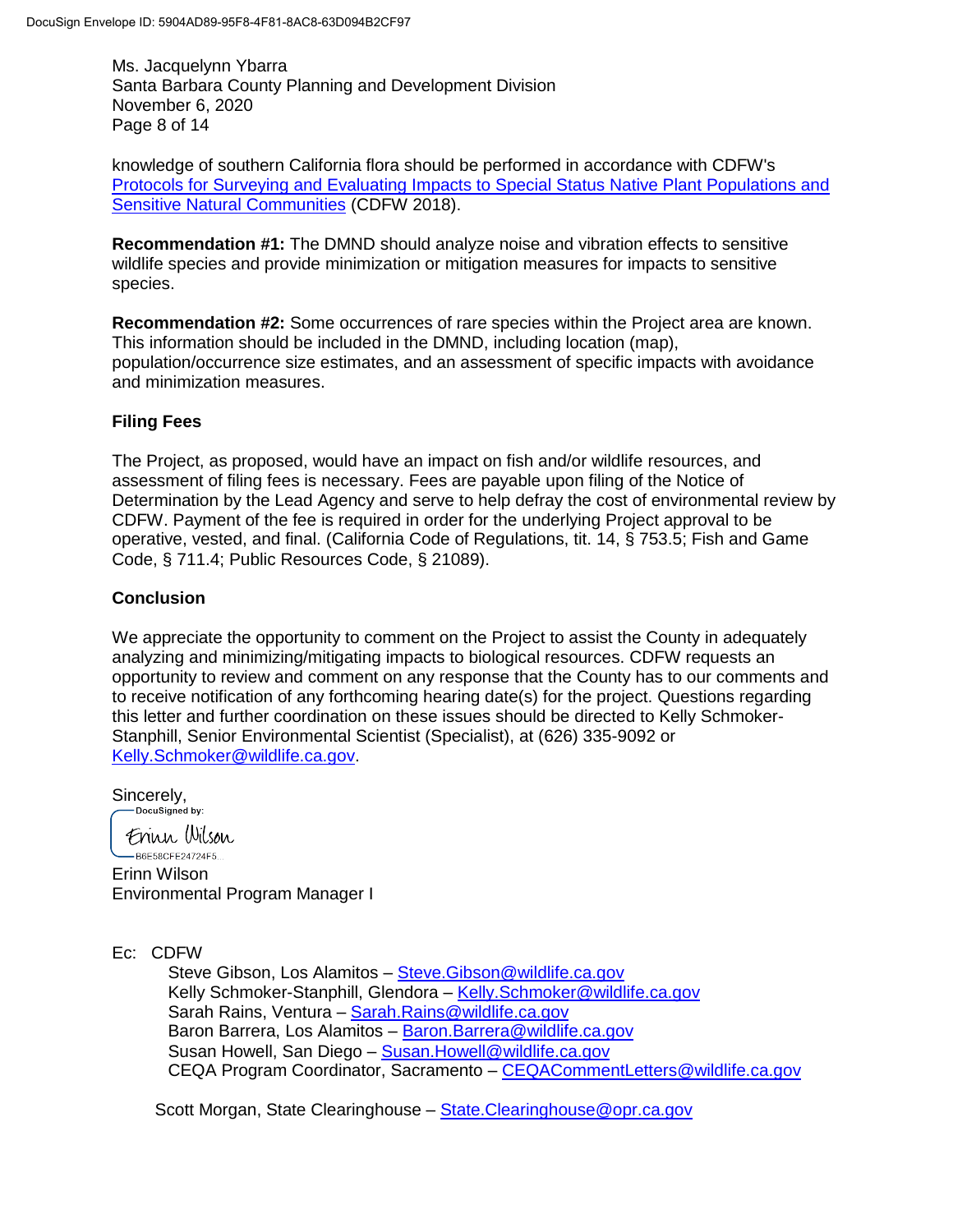Ms. Jacquelynn Ybarra Santa Barbara County Planning and Development Division November 6, 2020 Page 9 of 14

## **References:**

(CDFW) California Department of Fish and Wildlife. 2018. Protocols for Surveying and Evaluating Impacts to Special Status Native Plant Populations and Sensitive Natural Communities. Available from: <https://nrm.dfg.ca.gov/FileHandler.ashx?DocumentID=18959&inline>

(CDFWa) California Department of Fish and Wildlife, Rarefind Database, Government Edition. 2020. Natural Heritage Division. Sacramento, California. Available online at: [https://apps.wildlife.ca.gov/rarefind/view/RareFind.aspx. Accessed October 25,](https://apps.wildlife.ca.gov/rarefind/view/RareFind.aspx.%20Accessed%20October%2025) 2020

(CDFWb) California Department of Fish and Wildlife. 2020. Lake and Streambed Alteration Program. Available from: [https://wildlife.ca.gov/Conservation/LSA.](https://wildlife.ca.gov/Conservation/LSA)

(CDFWc) California Department of Fish and Wildlife. 2020. Submitting Data to the CNDDB. Available from:<https://wildlife.ca.gov/Data/CNDDB/Submitting-Data>

Cembrowski, Adam & Tan, Marcus & Thomson, James & Frederickson, Megan. (2014). Ants and Ant Scent Reduce Bumblebee Pollination of Artificial Flowers. The American naturalist. 183. 133-139. 10.1086/674101.

Dooling, R.J. and A.N. Popper. 2007. The effects of highway noise on birds. Report prepared by Environmental BioAcoustics LLC for the California Department of Transportation, Sacramento, California.

Francis, C. D., C. P. Ortega, and A. Cruz. 2009. Noise pollution changes avian communities and species interactions. Current Biology 19:1415–1419.

Gillam, E. H., and G. F. McCracken. 2007. Variability in the echolocation of Tadarida brasiliensis: effects of geography and local acoustic environment. Animal Behaviour 74:277– 286.

Hanna, C., Naughton, I., Boser, C., Alarcón, R., Hung, K.J. and Holway, D. (2015), Floral visitation by the Argentine ant reduces bee visitation and plant seed set. Ecology, 96: 222-230. doi[:10.1890/14-0542.1](https://doi.org/10.1890/14-0542.1)

Holland, R.F. 1986. Preliminary Descriptions of the Terrestrial Natural Communities of California. Nongame-Heritage Program, California Department of Fish and Game. October 1986.

Kight, C. R., and J. P. Swaddle. 2011. How and why environmental noise impacts animals: An integrative, mechanistic review. Ecology Letters 14:1052–1061.

Longcore, T. and C. Rich. 2004. Ecological light pollution. Front Ecological Environment 2(4):191-198.

Marr, A. 2001. Dealing with Vibration and Noise from Pile Driving. Adapted from Pile Driving Contractors Association, Vol. 2, No. 1, 2001, pp 17-20.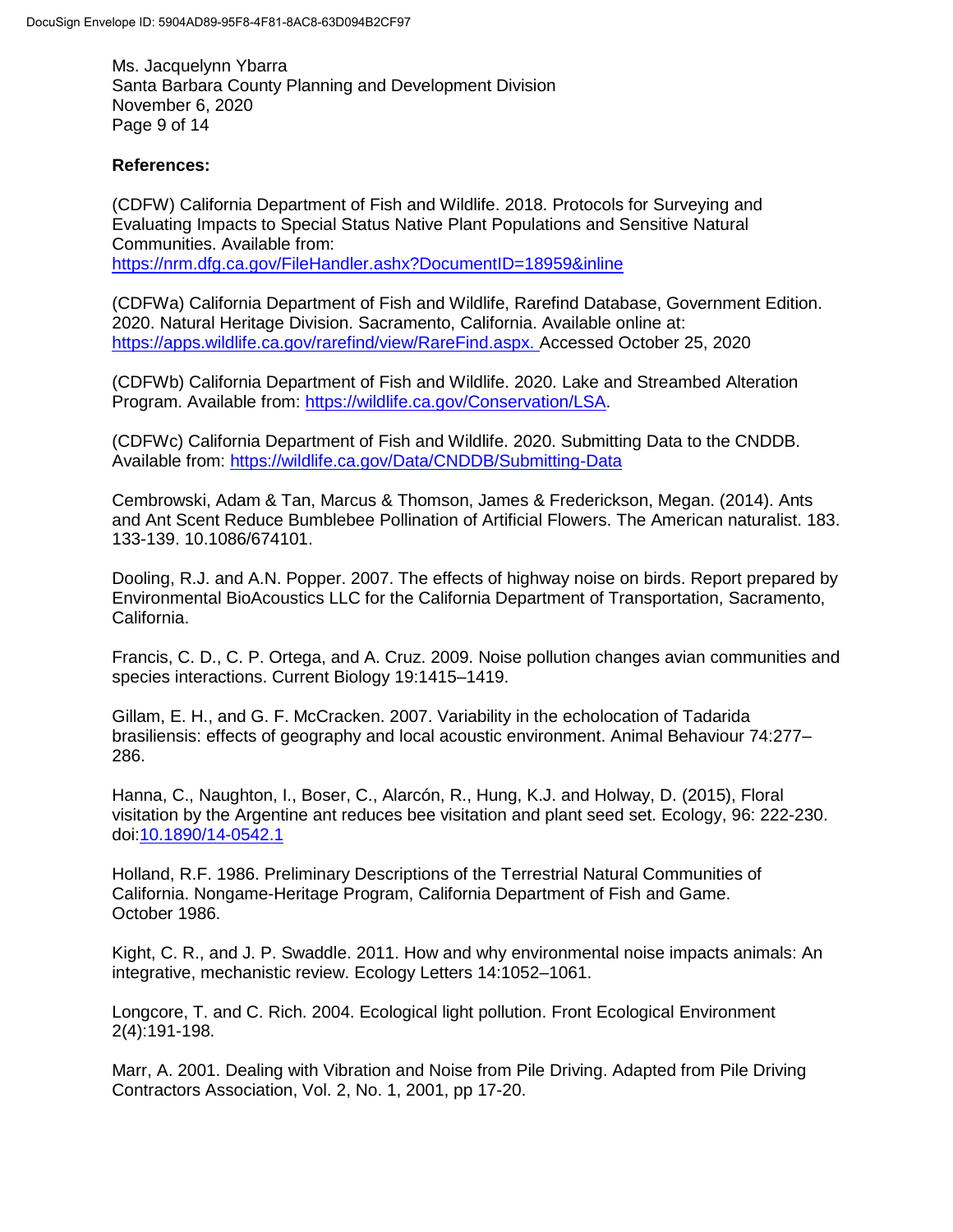Ms. Jacquelynn Ybarra Santa Barbara County Planning and Development Division November 6, 2020 Page 10 of 14

Menke, Fisher, Jetz, and Holway 2007. BIOTIC AND ABIOTIC CONTROLS OF ARGENTINE ANT INVASION SUCCESS AT LOCAL AND LANDSCAPE SCALES. Ecology 88:3164–3173

Mitrovich M.J., Matsuda T, Pease K.H., Fisher R.N. 2010 Ants as a measure of effectiveness of habitat conservation planning in Southern California. Conserv Biol 24:1239–1248.

Patricelli, G., and J. J. L. Blickley. 2006. Avian communication in urban noise: causes and consequences of vocal adjustment. Auk 123:639–649.

Quinn, J. L., M. J. Whittingham, S. J. Butler, W. Cresswell, J. L. Quinn, M. J. Whittingham, S. J. Butler, W. Cresswell, and W. Noise. 2017. Noise, predation risk compensation and vigilance in the chaffinch Fringilla coelebs. Journal of Avian Biology 37:601–608.

Slabbekoorn, H., and E. A. P. Ripmeester. 2008. Birdsong and anthropogenic noise: Implications and applications for conservation. Molecular Ecology 17:72–83.

Sawyer, J.O., Keeler Wolf, T., and Evens J.M. 2008. A manual of California Vegetation, 2nd ed. ISBN 978 0 943460 49 9.

Sun, J. W. C., and P. M. Narins. 2005. Anthropogenic sounds differentially affect amphibian call rate. Biological Conservation 121:419–427.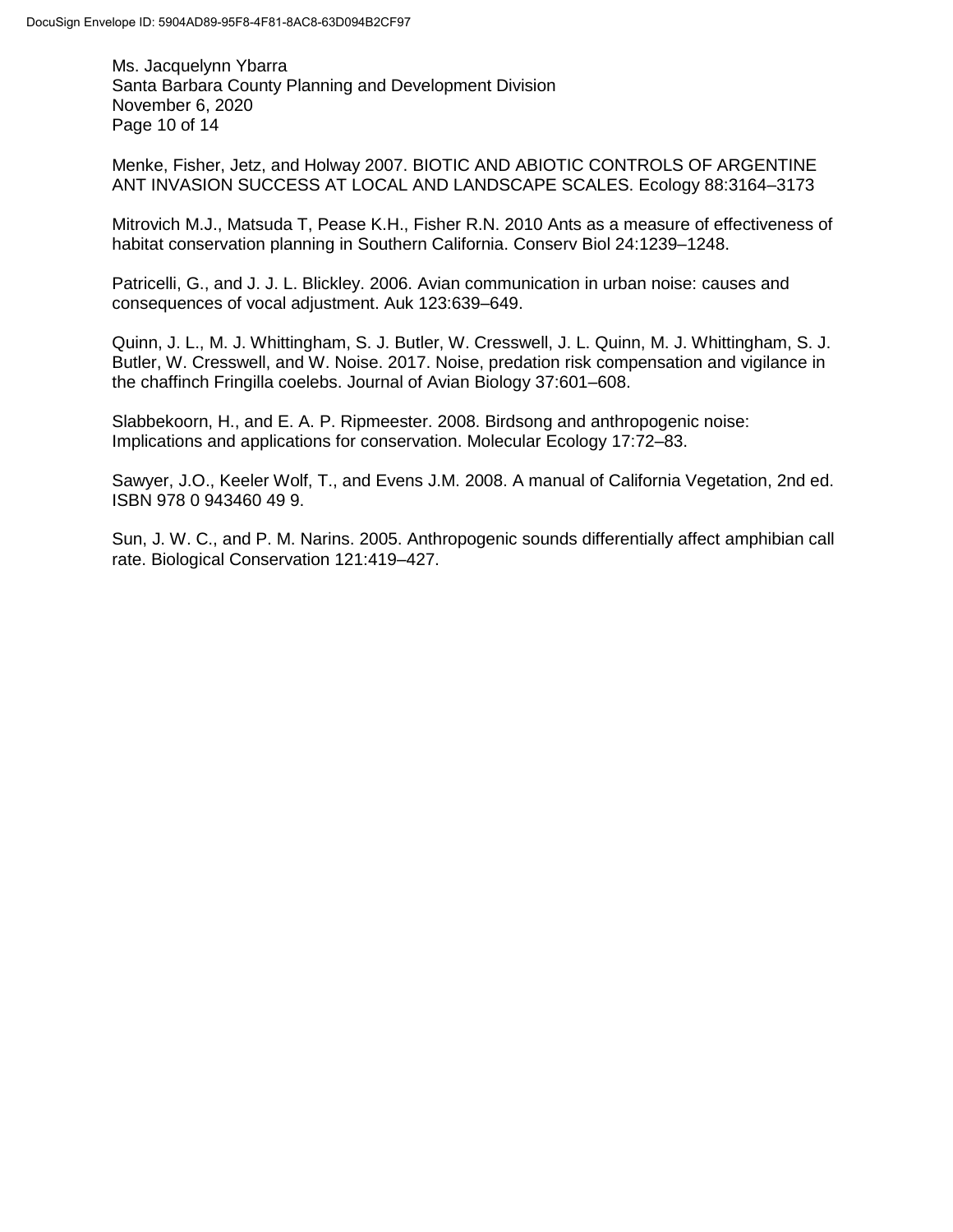Ms. Jacquelynn Ybarra Santa Barbara County Planning and Development Division November 6, 2020 Page 11 of 14

# **CDFW recommends the following language to be incorporated into the environmental document for the Project.**

| <b>Biological Resources</b>         |                                                                                                                                                                                                                                                                                                                                                                                                                                                                                                                                                                                                                                                                                                                                                                                                                                                                                                                                                                                                                                                                                                                                                                                                                                                 |                                   |                             |  |  |
|-------------------------------------|-------------------------------------------------------------------------------------------------------------------------------------------------------------------------------------------------------------------------------------------------------------------------------------------------------------------------------------------------------------------------------------------------------------------------------------------------------------------------------------------------------------------------------------------------------------------------------------------------------------------------------------------------------------------------------------------------------------------------------------------------------------------------------------------------------------------------------------------------------------------------------------------------------------------------------------------------------------------------------------------------------------------------------------------------------------------------------------------------------------------------------------------------------------------------------------------------------------------------------------------------|-----------------------------------|-----------------------------|--|--|
|                                     | <b>Mitigation Measure</b>                                                                                                                                                                                                                                                                                                                                                                                                                                                                                                                                                                                                                                                                                                                                                                                                                                                                                                                                                                                                                                                                                                                                                                                                                       | <b>Timing</b>                     | <b>Responsible</b><br>Party |  |  |
| $MM-BIO-1 -$<br><b>Surf Thistle</b> | CDFW recommends initiating consultation for this Project<br>under CESA                                                                                                                                                                                                                                                                                                                                                                                                                                                                                                                                                                                                                                                                                                                                                                                                                                                                                                                                                                                                                                                                                                                                                                          | Prior to<br>Finalizing<br>the MND | Project<br>Proponent        |  |  |
| $MM-BIO-2 -$<br><b>Surf Thistle</b> | A weed monitoring program with regular inspection,<br>mapping, reporting and removal should be funded and<br>implemented. These reports should be submitted annually to<br>CDFW for the life of the Project. Non-native plants, including<br>noxious weeds (as listed by the California Invasive Plant<br>Council, including their watch list), should be prevented from<br>becoming established throughout the Project site, either by<br>hand-weeding or selective application of herbicide. Since<br>this Project is bordered by continuous sand dunes that<br>support a multitude of CESA-listed and rare species and can<br>function as a point source for weeds into this surrounding<br>area, this Project should monitor the surrounding habitat for<br>invasive weed invasion.                                                                                                                                                                                                                                                                                                                                                                                                                                                         | Prior to<br>Finalizing<br>the MND | County                      |  |  |
| $MM-BIO-3 -$<br><b>Surf Thistle</b> | Project alternatives should be designed that avoid direct and<br>indirect impacts to surf thistle. Impacts to surf thistle, its<br>seedbank, and the habitat that supports surf thistle should<br>be avoided. The County should develop a robust avoidance<br>plan in consultation with a qualified botanist. Avoidance<br>measures should be effective, specific, enforceable, and<br>feasible actions. CDFW recommends that the City submit an<br>avoidance plan to CDFW for review and comment. A final<br>avoidance plan should be fully developed prior to<br>implementing Project related ground disturbing activities.<br>This plan should establish robust and enforceable protected<br>areas or exclusion zones. An adequate protected area<br>should be established around surf thistle and its supporting<br>habitat. The perimeter of all protected areas should be<br>adequately demarcated with permanent fencing. Project<br>construction and activities; equipment and material staging;<br>vegetation clearing; equipment refueling; and worker entry<br>should not occur in the protected area. Fencing should be<br>installed in a manner that does not hinder active dune<br>processes and that is not harmful to wildlife. | Prior to<br>Finalizing<br>the MND | County                      |  |  |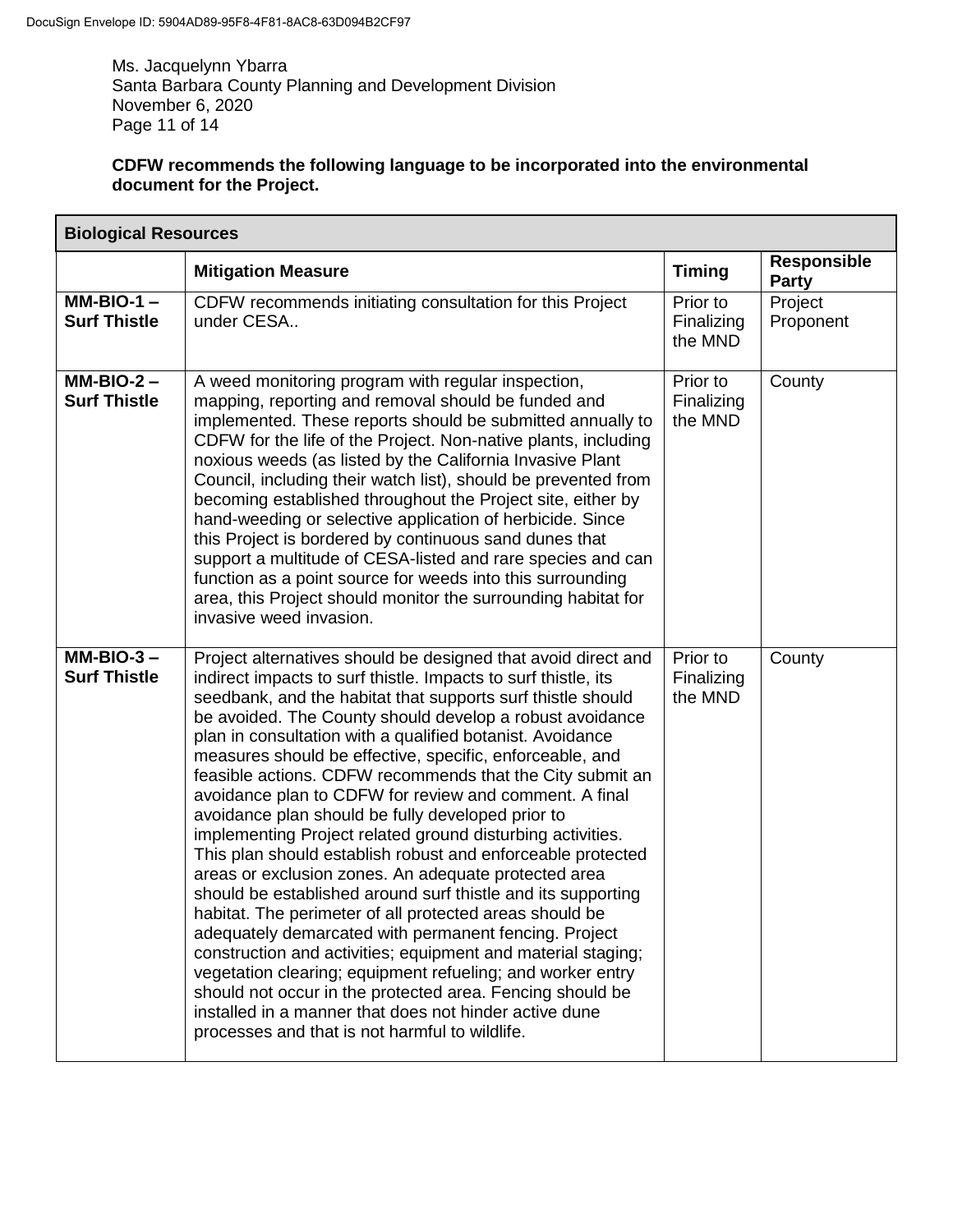Ms. Jacquelynn Ybarra Santa Barbara County Planning and Development Division November 6, 2020 Page 12 of 14

| $MM-BIO-4-$<br><b>Surf Thistle</b> | A Documented Conservation Seed Collection of surf thistle<br>should be implemented and deposited at either Santa<br>Barbara Botanic Garden or the California Botanic Garden<br>(formerly known as Rancho Santa Ana Botanic Garden). A<br>Documented Conservation Seed Collection involves<br>collecting and storing seed from a CNPS-ranked CESA-rare,<br>and/or CESA-listed plant species as part of a permanent<br>genetic collection in a protected location. This collection<br>preserves the genome, and any unique alleles that are<br>present in any given occurrence, for future study and<br>reintroduction projects. Collected and pressed plants should<br>also be submitted as voucher herbarium specimens with the<br>seed collection. | Prior to<br>constructi<br>on                                             | County |
|------------------------------------|-----------------------------------------------------------------------------------------------------------------------------------------------------------------------------------------------------------------------------------------------------------------------------------------------------------------------------------------------------------------------------------------------------------------------------------------------------------------------------------------------------------------------------------------------------------------------------------------------------------------------------------------------------------------------------------------------------------------------------------------------------|--------------------------------------------------------------------------|--------|
|                                    | Funding should be provided to maintain the seed collection,<br>as well as conduct periodic germination and viability tests, in<br>perpetuity. Documented conservation collections (long-term<br>storage) are important for conserving rare, gene pool<br>representative germplasm designated for long-term storage<br>to provide protection against extinction and as a source<br>material for future restoration and recovery.                                                                                                                                                                                                                                                                                                                     |                                                                          |        |
| $MM-BIO-5-$<br><b>Surf Thistle</b> | The lead agency should ensure data from this occurrence of<br>surf thistle has been reported to the CNDDB. The CNDDB<br>data submission page is located here<br>https://wildlife.ca.gov/data/CNDDB/submitting-data. The lead<br>agency should ensure the data has been properly submitted,<br>with all data fields applicable filled out. The data entry should<br>also list pending development as a threat and then update<br>this occurrence after impacts have occurred. CDFW Region<br>5 requests confirmation of this submittal.                                                                                                                                                                                                              | Prior to<br>Finalizing<br>the MND<br>and after<br>grading is<br>complete | County |
| RM-Bio-1-<br><b>Surf Thistle</b>   | CDFW recommends initiating consultation for Project<br>impacts to surf thistle under CESA.                                                                                                                                                                                                                                                                                                                                                                                                                                                                                                                                                                                                                                                          | Prior to<br>Finalizing<br>the MND                                        | County |
| RM-Bio-2-<br><b>Surf Thistle</b>   | The DMND should include a count or estimate of the number<br>of surf thistle individuals and of occupied acreage to ensure<br>impacts to surf thistle are accurately disclosed. CDFW<br>requires this information to identify impacts to the onsite surf<br>thistle occurrence and assess these against the status of the<br>entire species range. Additionally, impacts to habitat and<br>alliance(s) that support surf thistle need to be specified.                                                                                                                                                                                                                                                                                              | Prior to<br>Finalizing<br>the MND                                        | County |
| RM-Bio-3-<br><b>Surf Thistle</b>   | The DMND should discuss mitigation for direct and indirect<br>impacts to surf thistle, and the habitat that supports it.<br>Without this information, CDFW cannot properly assess<br>impacts, nor ensure adequate mitigation has been proposed                                                                                                                                                                                                                                                                                                                                                                                                                                                                                                      | Prior to<br>Finalizing<br>the MND                                        | County |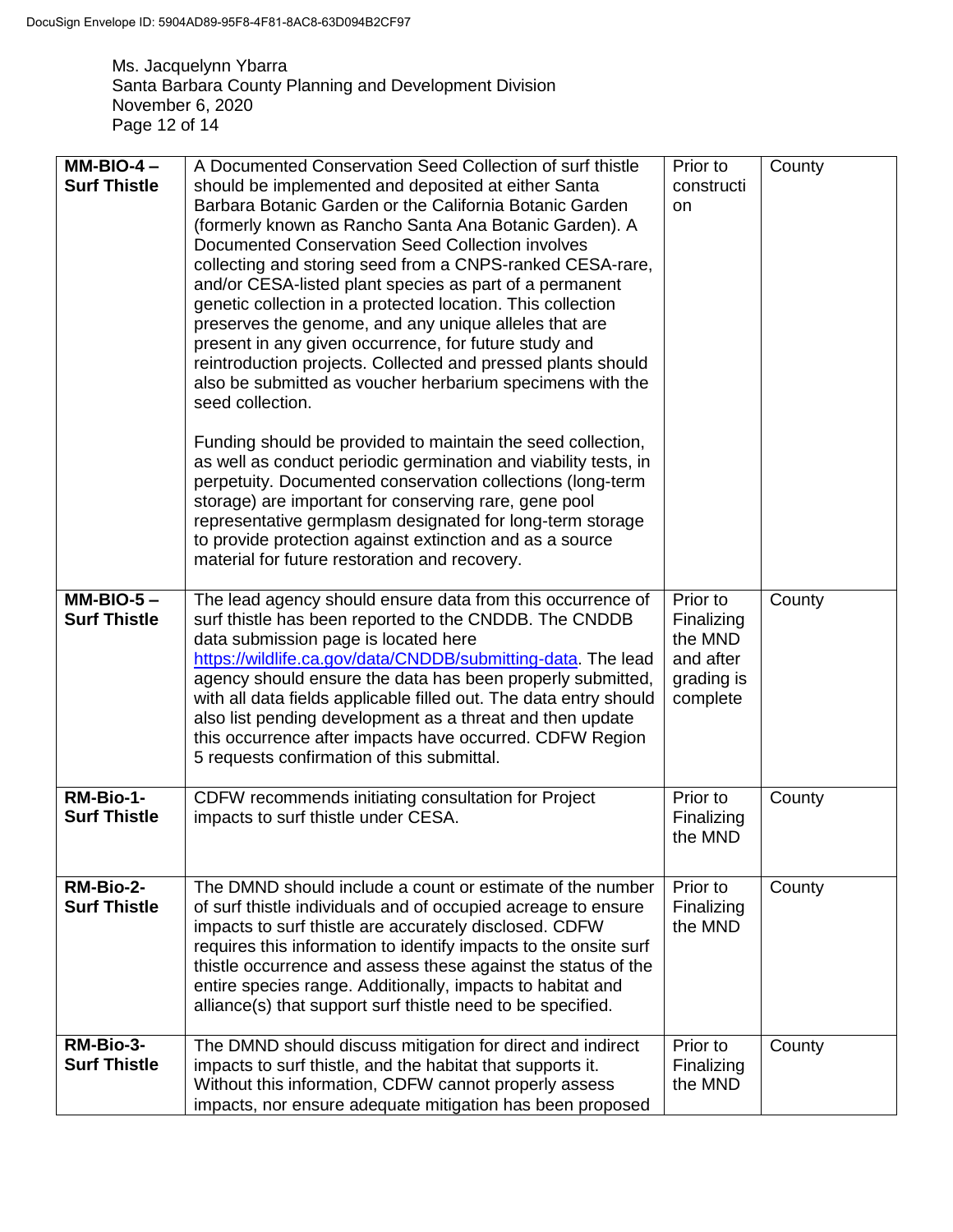Ms. Jacquelynn Ybarra Santa Barbara County Planning and Development Division November 6, 2020 Page 13 of 14

| for both the acreage and number of surf thistle individuals                                                                                                                                                                                                                                                                                                                                                                                                                                                                                                                                                                                                                                                                                                                                                                                                                                                                                                                                                                                                                                                                                                                                                                                                                                                                                                                                                                                   |                                                                                     |        |
|-----------------------------------------------------------------------------------------------------------------------------------------------------------------------------------------------------------------------------------------------------------------------------------------------------------------------------------------------------------------------------------------------------------------------------------------------------------------------------------------------------------------------------------------------------------------------------------------------------------------------------------------------------------------------------------------------------------------------------------------------------------------------------------------------------------------------------------------------------------------------------------------------------------------------------------------------------------------------------------------------------------------------------------------------------------------------------------------------------------------------------------------------------------------------------------------------------------------------------------------------------------------------------------------------------------------------------------------------------------------------------------------------------------------------------------------------|-------------------------------------------------------------------------------------|--------|
|                                                                                                                                                                                                                                                                                                                                                                                                                                                                                                                                                                                                                                                                                                                                                                                                                                                                                                                                                                                                                                                                                                                                                                                                                                                                                                                                                                                                                                               |                                                                                     |        |
| CDFW recommends avoiding the Silver dune lupine - mock<br>heather scrub, a Sensitive Natural Community that supports<br>surf thistle. If avoidance is not feasible, CDFW recommends<br>mitigating at a ratio of no less than 7:1 for this vegetation<br>community, given the rarity of sand dune associated habitat<br>and the association with CESA-listed species. This ratio is<br>for the acreage and the individual plants that comprise each<br>unique community. Any mitigation proposed as mitigation<br>lands should be protected in perpetuity with a conservation<br>easement, financial assurance and dedicated to a qualified<br>entity for long-term management and monitoring. Under<br>Government Code, section 65967, the lead agency must<br>exercise due diligence in reviewing the qualifications of a<br>governmental entity, special district, or nonprofit organization<br>to effectively manage and steward land, water, or natural<br>resources on mitigation lands it approves.                                                                                                                                                                                                                                                                                                                                                                                                                                     | Prior to<br>Finalizing<br>the MND                                                   | County |
| CDFW has concluded that the Project may result in the<br>alteration of streams. For any such activities, the Project<br>applicant (or "entity") must provide notification to CDFW<br>pursuant to Fish and Game Code, section 1600 et seq.<br>Based on this notification and other information, CDFW<br>determines whether a Lake and Streambed Alteration<br>Agreement (LSAA) with the applicant is required prior to<br>conducting the proposed activities. Please visit CDFW's<br>Lake and Streambed Alteration Program webpage to for<br>information about LSAA notification and online submittal<br>through the Environmental Permit Information Management<br>System (EPIMS) Permitting Portal (CDFW 2020d).<br>CDFW's issuance of an LSAA for a Project that is subject to<br>CEQA will require CEQA compliance actions by CDFW as a<br>Responsible Agency. As a Responsible Agency, CDFW may<br>consider the CEQA document from the County for the<br>Project. To minimize additional requirements by CDFW<br>pursuant to Fish and Game Code, section 1600 et seq.<br>and/or under CEQA, the CEQA document should fully<br>identify the potential impacts to the stream or riparian<br>resources and provide adequate avoidance, mitigation,<br>monitoring, and reporting commitments for issuance of the<br>LSA.<br>Any LSAA permit issued for the Project by CDFW may<br>include additional measures protective of streambeds on and | Prior to<br>Finalizing<br>the MND                                                   | County |
|                                                                                                                                                                                                                                                                                                                                                                                                                                                                                                                                                                                                                                                                                                                                                                                                                                                                                                                                                                                                                                                                                                                                                                                                                                                                                                                                                                                                                                               | and its supporting habitat.<br>downstream of the Project site. The LSAA may include |        |